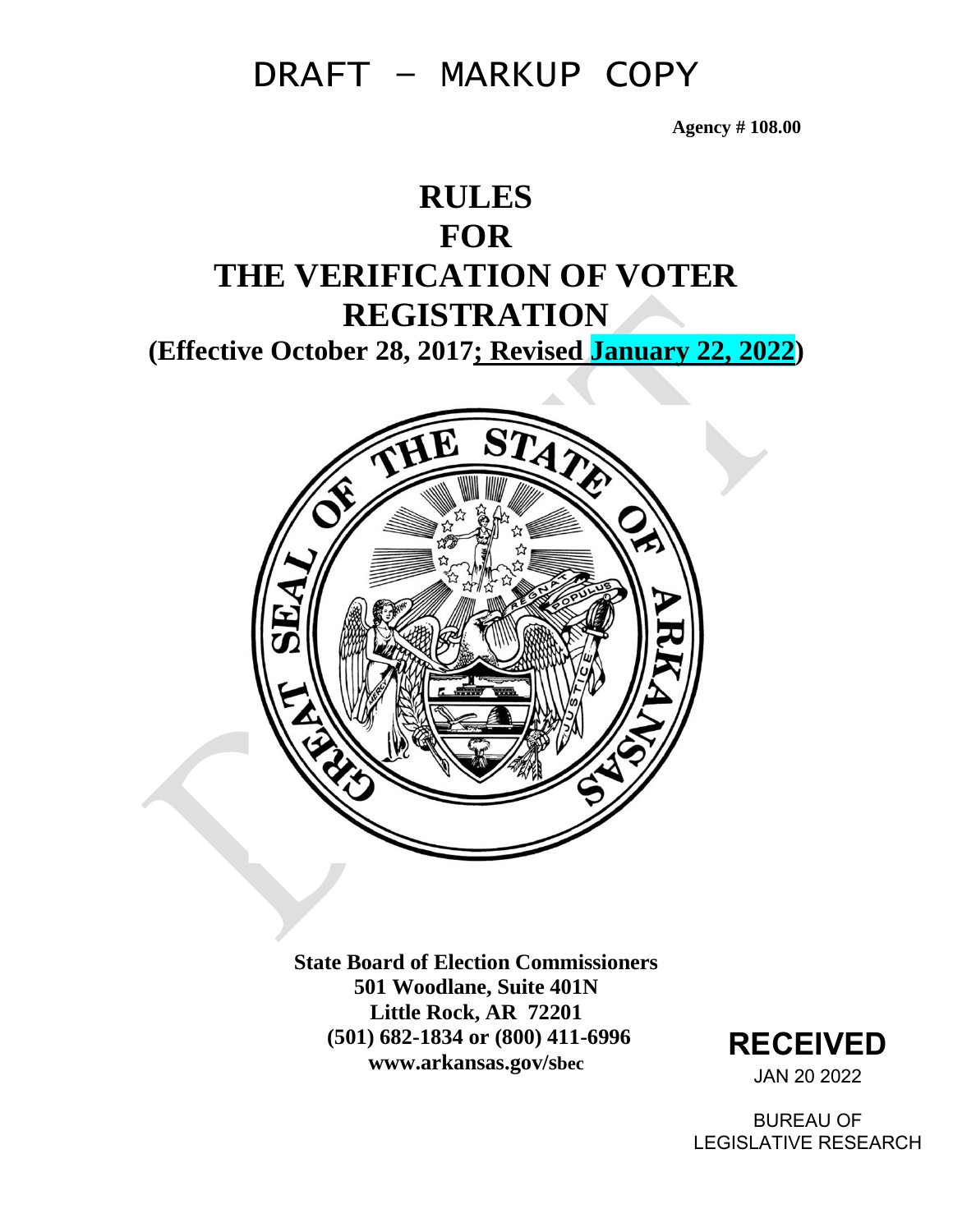# DRAFT – MARKUP COPY **TABLE OF CONTENTS**

| § 801 802 Verification of Voter Registration Required When Voting at the Polls 4                 |
|--------------------------------------------------------------------------------------------------|
|                                                                                                  |
| § 803 804 Additional Identification Requirement for Certain First-Time Voters                    |
| § 804 805 Failure to Verify Voter Registration or Present Required Documentation at the Polls6   |
|                                                                                                  |
| § 806 807 Curing Provisional Ballots Created by the Failure to Verify the Voter's Registration 7 |
|                                                                                                  |
| § 808 809 County Clerk to Provide Verification of Voter Registration to Election Commission 8    |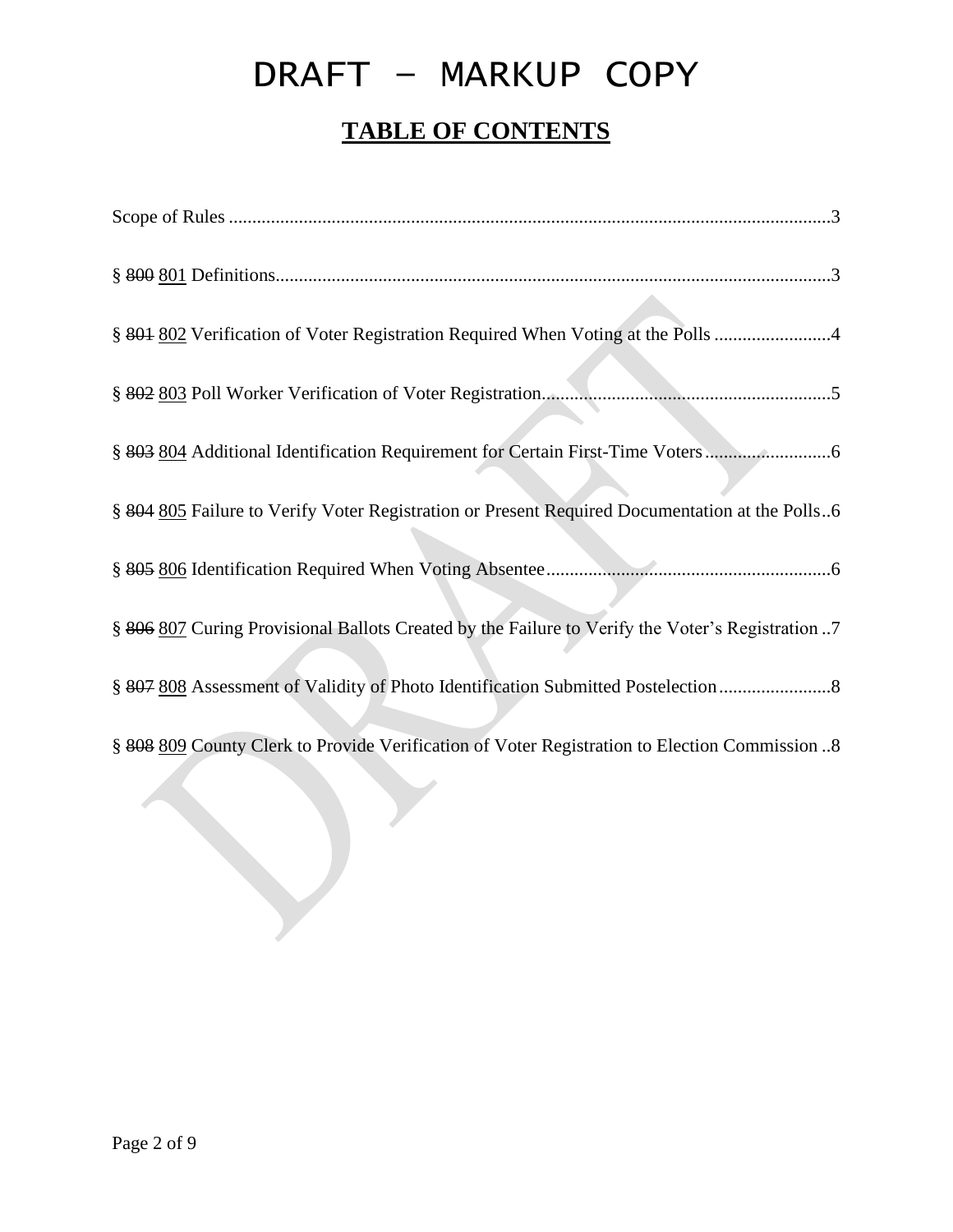#### **Scope of Rules**

These rules will set forth the procedures for processing and administering the requirement that voters verify their voter registration before they are permitted to vote. These rules are in addition to, and not a substitute for, the laws of the State of Arkansas and rules promulgated by the Secretary of State.

#### **§ 800 801 Definitions**

- (a) Additional Identification Requirement documentary identification separate from that which is required to verify voter registration that certain first-time voters who register by mail must show to cast a regular ballot during early voting or at the polls on election day. Acceptable identification documents include a copy of current and valid photo identification, or a copy of a current utility bill, bank statement, government check, paycheck, or other government document that shows the name and address of the voter.<sup>1</sup>
- (b) Administrator the administrative head of a long-term care or residential care facility licensed by the state.
- (c) Documentation of Residency a statement by the administrator of a residential care facility or long-term care facility which specifically identifies the full name of the resident in the body of the letter and is valid for one year after the date it is signed and issued. This documentation shall only be accepted if it is on the form provided by the Secretary of State<sup>2</sup>
- (d) Long-Term Care or Residential Care Facility a nursing home, residential care facility, assisted living facility, post-acute head injury retraining and residential care facility, or any other facility which provides long-term medical or personal care and which is licensed by the State of Arkansas.
- (e) Photo Identification:
	- (1) A document or identification card that satisfies all of the following conditions:
		- A. Shows the name of the person to whom the document was issued;
		- B. Shows a photograph of the person to whom the document was issued;
		- C. Is issued by the United States, the State of Arkansas, or an accredited postsecondary educational institution in the State of Arkansas; and
		- D. If displaying an expiration date, the document or card is not expired or expired no more than four (4) years before the date of the election in which the person seeks to vote.

 $1$  A.C.A. § 7-5-201(e)

<sup>2</sup> A.C.A. § 7-5-905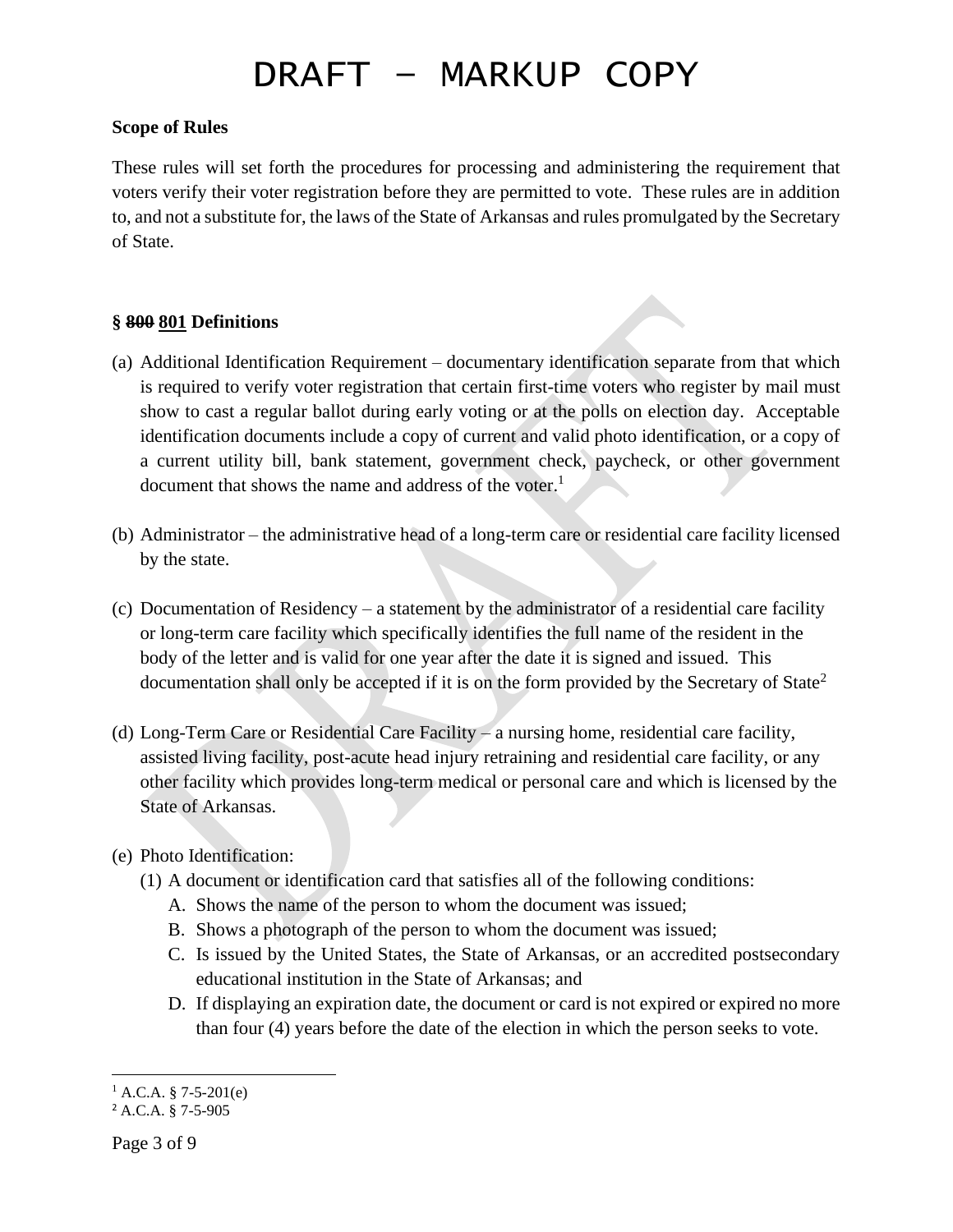- (2) Documents or Identification cards that comply with the above requirements for photo identification include, without limitation, the following:
	- A. A driver's license;
	- B. A photo identification card;
	- C. A concealed handgun carry license;
	- D. A United States passport;
	- E. An employee badge or identification document issued to any person by an accredited postsecondary educational institution in the State of Arkansas;
	- F. A United States Military identification document;
	- G. A public assistance identification card if the card shows a photograph of the person to whom the document or identification card was issued; and
	- H. A voter identification card as provided under Act 633 of 2016 A.C.A. §7-5-324 and rules propounded by the Secretary of State<sup>3</sup>
- (f) Verification of Voter Registration The process by which an individual seeking to vote presents a photo identification to an election official for the purpose of confirming that the individual physically present at the poll is the same individual to whose voter registration the vote cast will be credited.

### **§ 801 802 Verification of Voter Registration Required When Voting at the Polls**

(a) All voters, except those who reside in a long-term care or residential care facility, must verify their voter registration in order to cast a regular ballot at the polls during early voting and on election day.<sup>4</sup>

(b) A person who resides in a long-term care or residential care facility licensed by the state may instead provide documentation from the administrator of the facility attesting that the person is a resident of the facility<sup>5</sup>. This documentation shall be provided on a standardized form adopted by the Secretary of State.<sup>6</sup>

<sup>3</sup> Ark. Const. amend. 51, §13(b); A.C.A. §7-1-101(38)

 $4$  Ark. Const. amend. 51,  $\S 13(b)(2)(B)$ 

<sup>5</sup> Ark. Const. amend. 51, §13

<sup>6</sup> A.C.A. § 7-5-905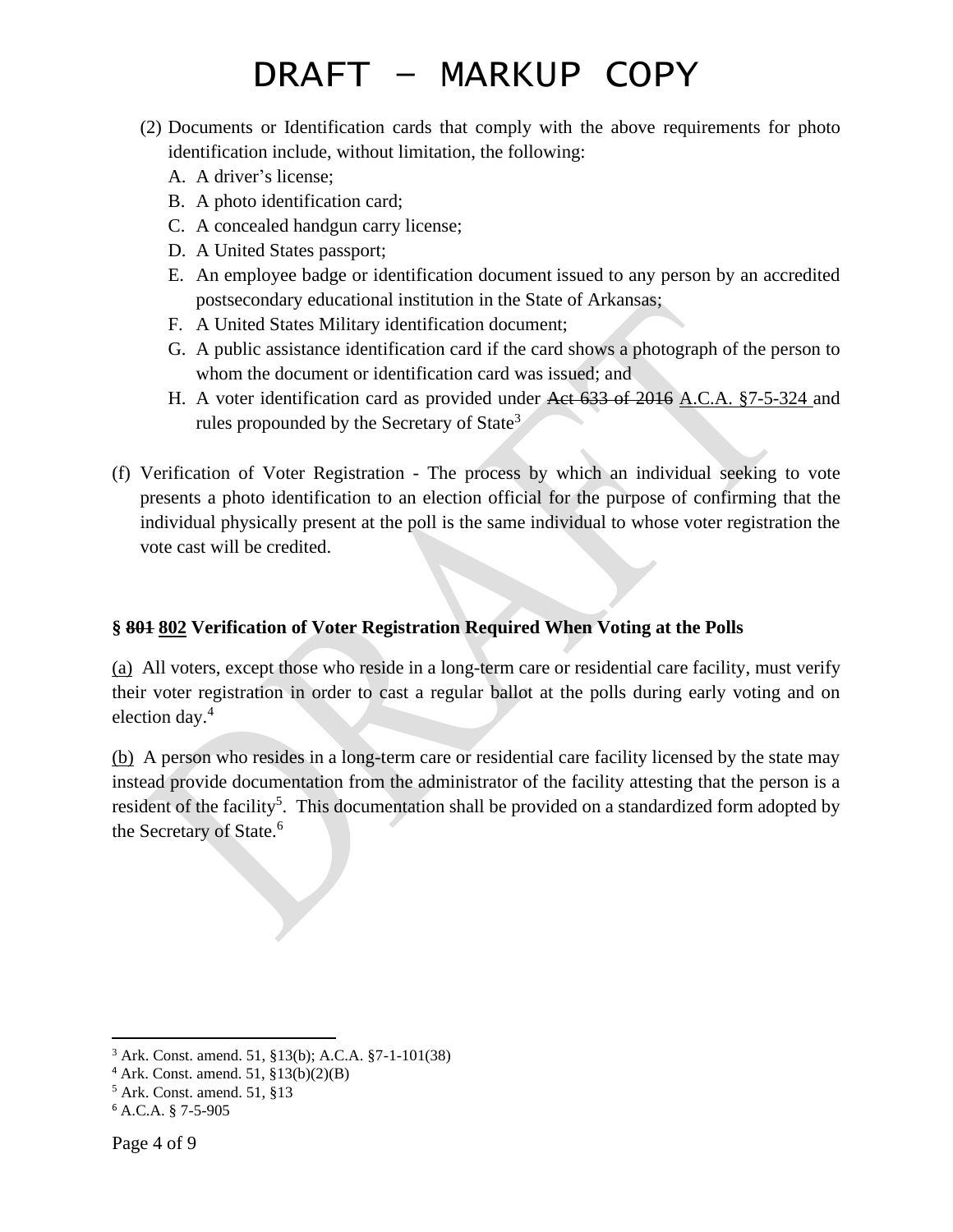#### **§ 802 803 Verification of Voter Registration by Election Officials**

(a) The photo identification shall be used to verify the name and appearance of the voter. The Precinct Voter Registration List shall be used to verify the address of the voter by comparing the voter's address on the list to the address stated by the voter.

(b) The election official verifying the voter registration of a voter shall:

- (1) Verify that the name on the photo identification is consistent with the name in the Precinct Voter Registration List, allowing for abbreviations and nicknames;
- (2) If the name is consistent, compare the photograph to the voter to determine whether the voter is the person depicted in the photograph, given reasonable allowances for changes in hair color, glasses, facial hair, cosmetics, weight, age, injury and other physical characteristics;
- (3) If the election official is satisfied that the voter is the person depicted in the photograph and the name is consistent with the name in the Precinct Voter Registration List, then issue the voter a regular ballot;
- (4) If the name appearing on the voter's photo identification varies in part from the name in the Precinct Voter Registration List or the name as stated by the voter, an election official should issue a regular ballot only if the variation can be explained as an abbreviation of a given name, the inclusion of a nick name on the photo identification where the name still bears substantial similarity to the voter's name on the Precinct Voter Registration List, a lawful change in the voter's name due to marriage or divorce, or other similar circumstances which satisfy the election official that the voter is the person depicted in the photograph so long as the name still bears substantial similarity to the voter's name on the Precinct Voter Registration List and all variations are explained;
- (5) If the variation is due to a change in the voter's name and the name reflected in the Precinct Voter Registration List is the voter's old name, the voter should only be issued a ballot after the voter completes a voter registration application form for the purpose of updating the voter's information;
- (6) If the election official determines that the photo identification presented does not depict the voter or the name of the voter in the Present Voter Registration List is insufficiently similar to the name appearing on the photo identification, the question of whether the voter is permitted to cast a regular ballot shall be referred to the election judge of that polling site who shall resolve any marginal cases of identity in favor of the voter; and
- (7) If the election judge agrees that the photo identification does not depict the voter or that the name that appears on the photo identification is insufficiently similar to the name on the Precinct Voter Registration List, the voter will have failed to verify his or her voter registration and the poll worker shall offer the voter a provisional ballot.

(c) The election judge at any polling site is the election official who is in charge of that polling site regardless of the title used locally to reference this election official.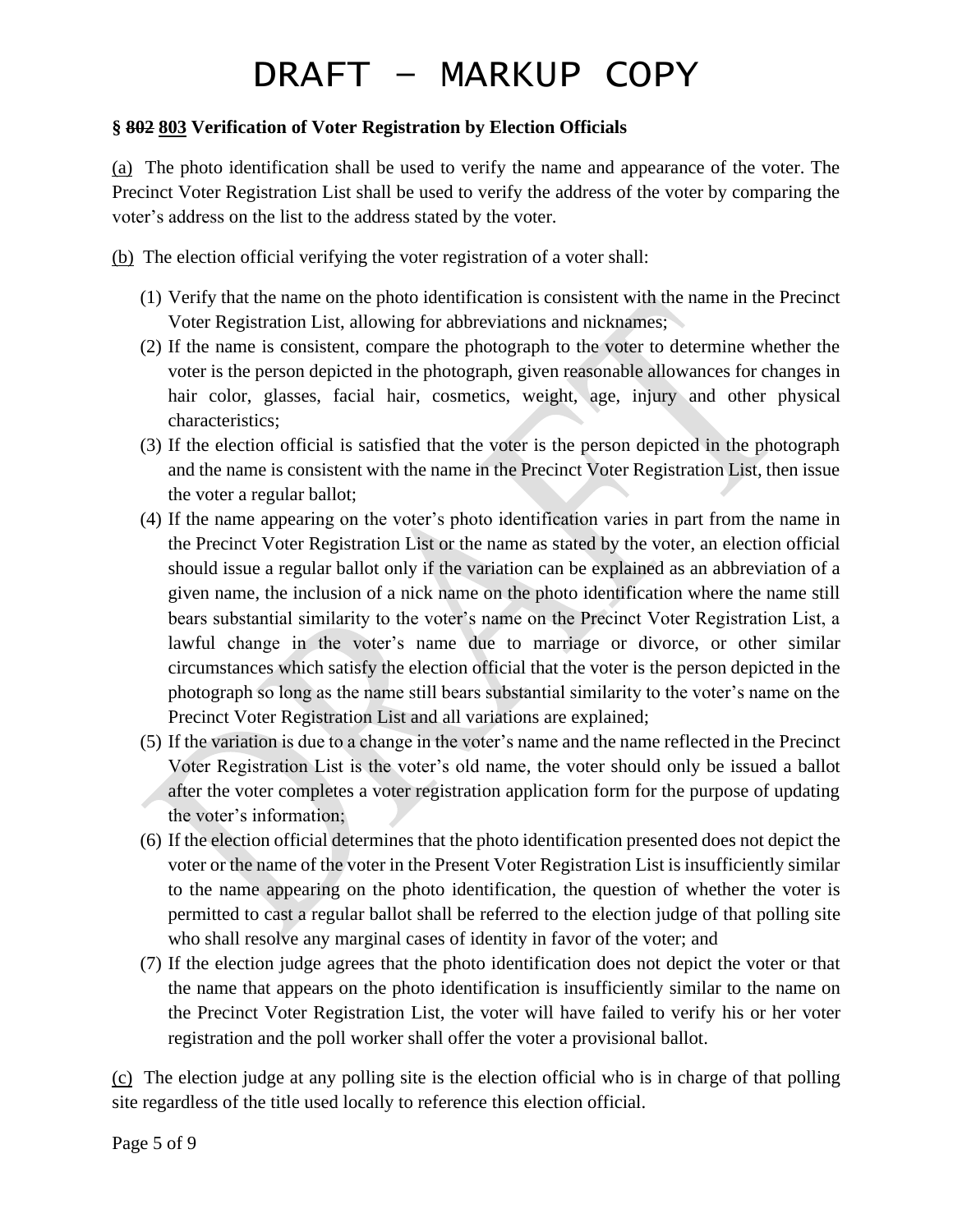#### **§ 803 804 Additional Identification Requirement for Certain First-Time Voters**

Certain first-time voters who register by mail and who, when registering to vote do not provide the required identification documentation, will be flagged on the Precinct Voter Registration List for additional identification documentation when voting at the polls during early voting, on election day, or by voting using an absentee ballot. A flagged voter who presents a valid photo identification that is also current (i.e., not expired) may vote without presenting an additional identification document. However, if a flagged voter presents a valid photo identification that is not current (i.e., is expired) and valid for the purpose for which it was issued, the flagged voter must also show a current and valid photo identification or a copy of a current utility bill, bank statement, government check, paycheck, or other government document that shows the name and address of the voter.<sup>7</sup>

### **§ 804 805 Failure to Verify Voter Registration or Present other Required Documentation at the Polls**

(a) A person voting at the polls during early voting or on election day who did not verify their voter registration or, if a resident of a long-term care or residential care facility licensed by the state, who did not provide documentation of residency from the administrator of the facility attesting that the person is a resident of the facility, shall be offered a provisional ballot.<sup>8</sup>

(b) A first-time voter who registered by mail who did not present the additional identification, if required under §803, shall be offered a provisional ballot.<sup>9</sup>

#### **§ 805 806 Identification Required When Voting Absentee**

(a) The absentee voter must submit verification of their voter registration when they return their absentee ballot to the clerk's office.<sup>10</sup> A photocopy of any document that qualifies as photo identification under these rules shall be sufficient to satisfy the photo identification requirement when verifying the voter's registration.

(b) If a resident of a long-term or residential care facility licensed by the State of Arkansas does not submit photo identification in order to verify their voter registration, that resident's ballot will

 $7 A.C.A. § 7-5-201(e)$ 

<sup>8</sup> Ark. Const. amend. 51, §13(b)(2); A.C.A. § 7-5-305(a)(8)(B)

 $9$  Ark. Const. amend. 51, §13(b)(6); A.C.A. § 7-5-201(e)

<sup>10</sup>Ark. Const. amend. 51, §13(b)(3); A.C.A. § 7-5-323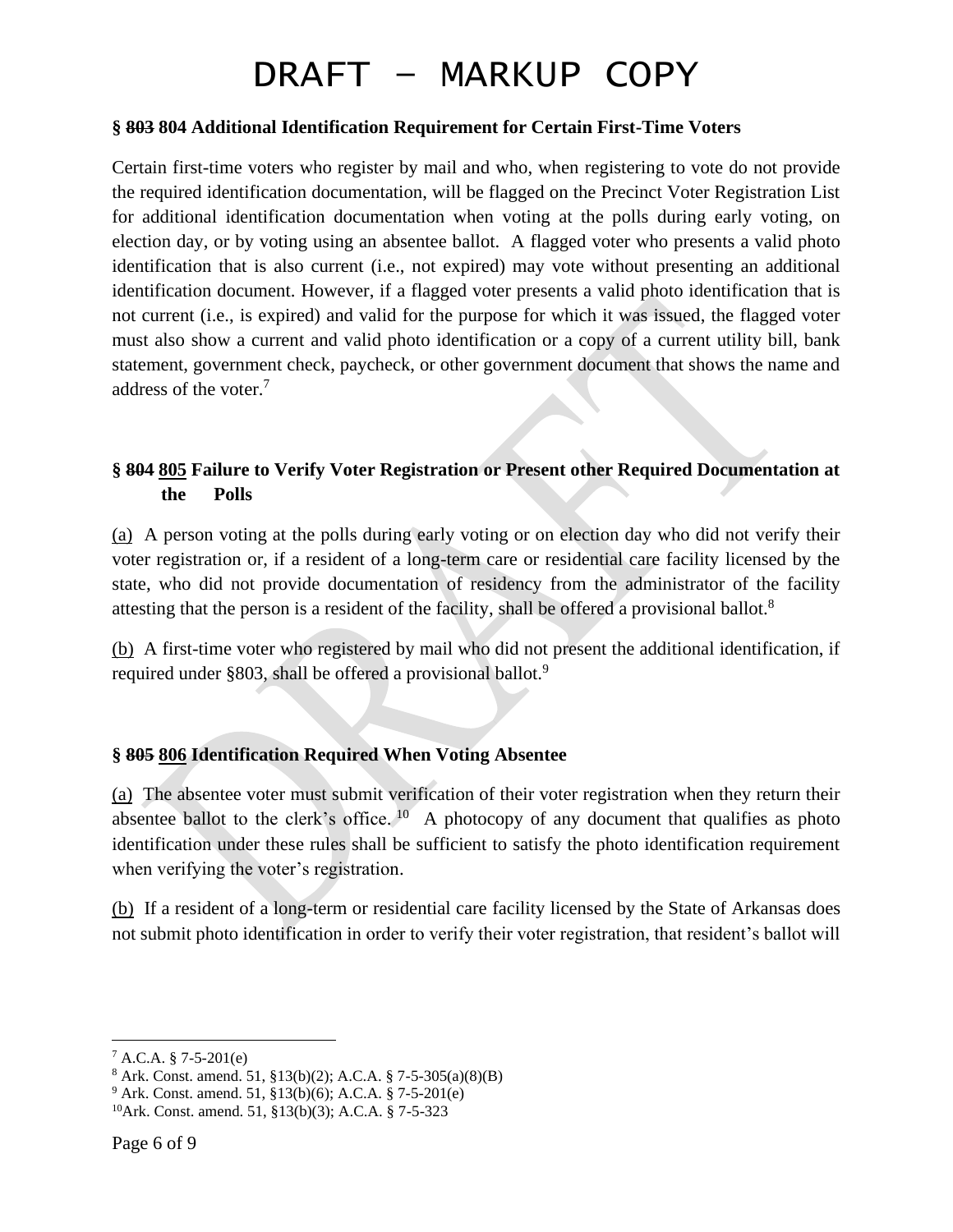still be counted as a regular ballot if the voter submits documentation of residency from the administrator of the facility attesting that the person is a resident of the facility.<sup>11</sup>

(c) Active duty members of the uniformed services and merchant marine voters and their spouses and dependents who are away from the county because of the active duty status of a uniformed service or merchant marine member are exempt from the identification requirement for absentee ballots. $^{12}$ 

(d) The ballot of a voter who failed to verify their voter registration and who is not otherwise entitled to have his or her absentee ballot counted without verification under this section shall be considered a provisional ballot.<sup>13</sup>

### **§ 806 807 Curing Provisional Ballots Created by the Failure to Verify the Voter's Registration**

(a) A. Voters at the Polls

- (1) A provisional ballot cast because a voter failed to verify their voter registration when voting at the polls during early voting or on election day shall be counted and included in the certified results of the election if:
- $(1)$   $(A)$  The voter's ballot is not successfully challenged for any other reason; and
- (2) (B) One of the two following steps are taken by the voter:
	- a. The voter submits a sworn statement with his or her provisional ballot that states he or she is registered to vote in the State of Arkansas and that he or she is the person who registered to vote; or
	- b. The voter subsequently verifies their voter registration to either the county clerk or the county board of election commissioners by noon on the Monday following the election.

(2) The voter may verify his or her voter registration to the county board by presenting photo identification at any meeting of the county board held before noon on the Monday following the election.

(3) The voter may verify his voter registration to the county clerk by presenting the photo identification to the county clerk before noon on the Monday following the election.

<sup>&</sup>lt;sup>11</sup> Ark. Const. amend. 51,  $$13(b)(3)(B)(iii)$ 

 $12$  Ark. Const. amend. 51, §13(b)(3)(B)(i)-(ii)

<sup>13</sup> Ark. Const. amend. 51, §13(b)(3)(A)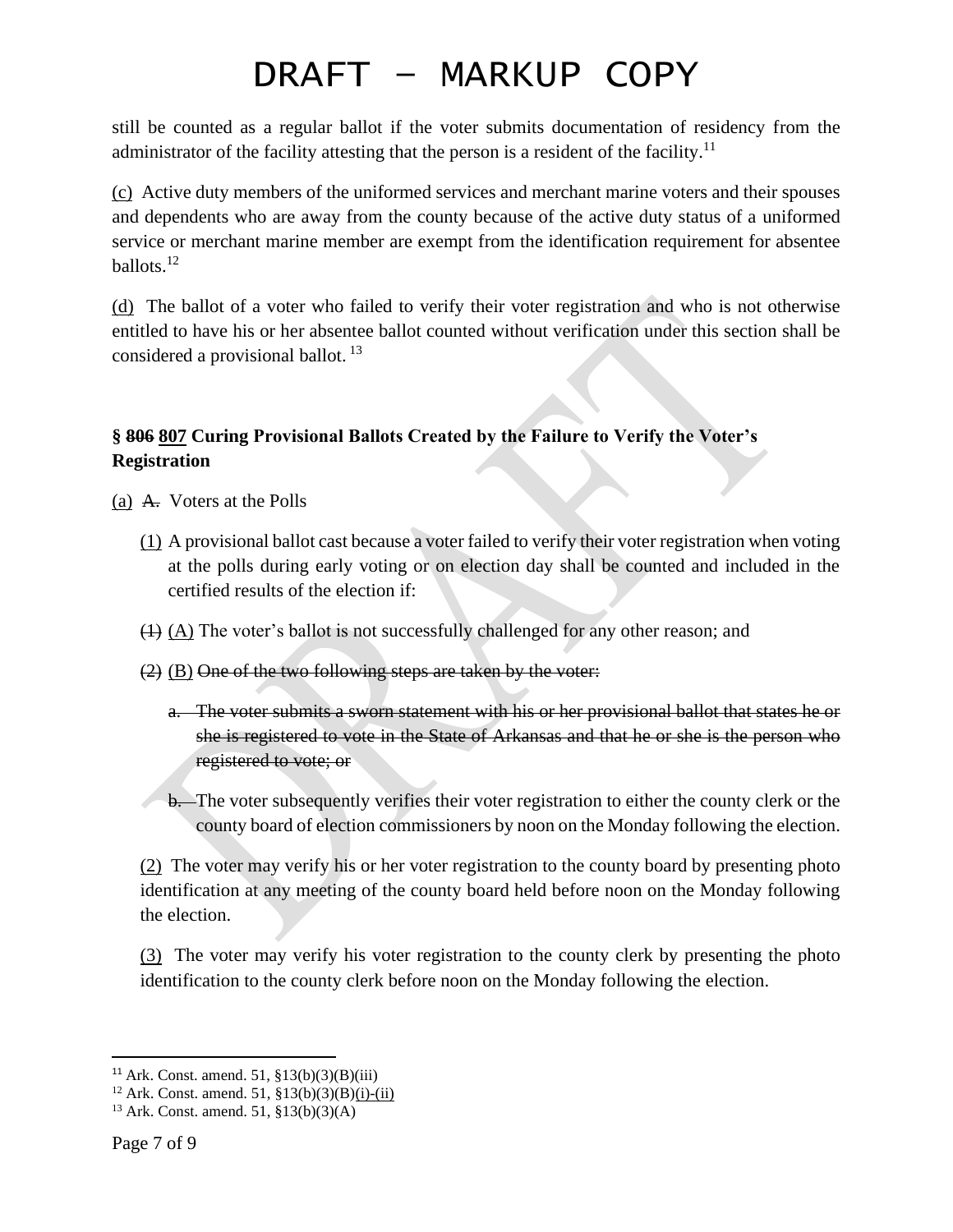- (b) B. Absentee Voters
	- (1) The ballot of an absentee voter that was made provisional for failure to verify that person's voter registration when returning his or her absentee ballot shall be counted and included in the certified results of the election if:
		- $(1)$  (A) The absentee voter's ballot is not found deficient for any other reason; and
		- $(2)$  (B) One of the two following steps are taken by the voter:
		- a. The absentee voter verifies his or her voter registration in person to either the county clerk or the county board of election commissioners by noon on the Monday following the election the voter's required identification; or
		- b. The voter signs the sworn statement stating that the voter is registered to vote in the State of Arkansas and that he or she is the person registered to vote.
	- (2) The absentee voter may verify his or her voter registration to the county board by presenting photo identification to the county board at any meeting of the county board held before noon on the Monday following the election.
	- (3) The absentee voter may alternatively verify his voter registration to the county clerk by presenting the photo identification to the county clerk before noon on the Monday following the election.

#### **§ 807 808 Assessment of Validity of Photo Identification Submitted Postelection**

(a) When verifying the voter registration of a voter who cast a provisional ballot at the poll or whose absentee ballot was deemed provisional based on the voter's failure to verify his or her voter registration, the county clerk or county board shall compare the photograph to the voter to determine whether the voter is the person depicted in the photograph, given reasonable allowances for changes in hair color, glasses, facial hair, cosmetics, weight, age, injury and other physical characteristics.

(b) The county clerk or the county board verifying the voter's registration shall make a photocopy of the photo identification and retain the copy with the voter's provisional ballot envelope.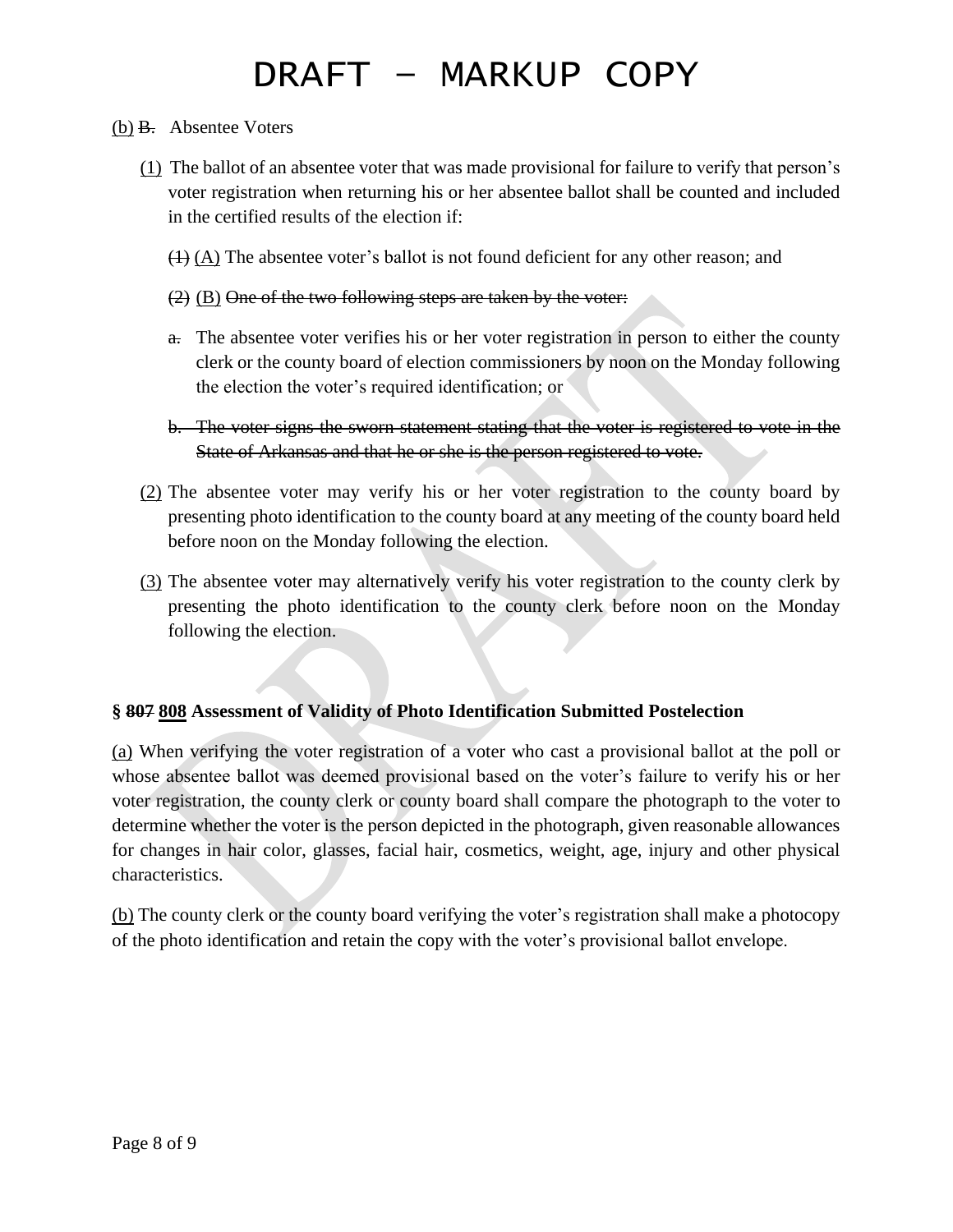#### **§808 809 County Clerk to Provide Verification of Voter Registration to Election Commission**

If a voter verifies his or her voter registration to the county clerk after the election, the county clerk who conducts the verification shall provide the copy of the voter's photo identification to the county board before the county board certifies the election.

Page 9 of 9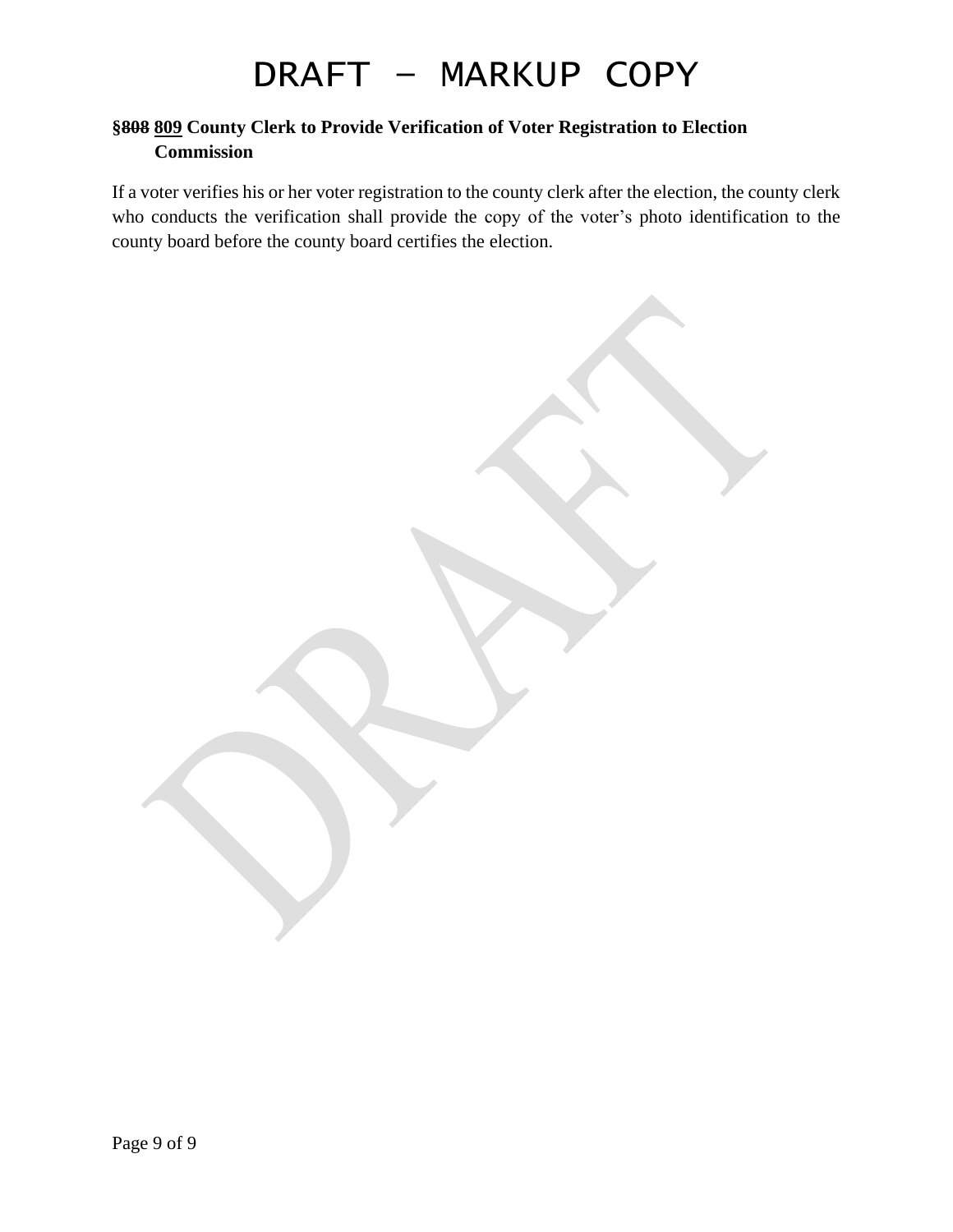**Stricken language would be deleted from and underlined language would be added to present law. Act 249 of the Regular Session**

| 1      | State of Arkansas                                                                                      | As Engrossed: H1/26/21<br>. B111                                              |  |
|--------|--------------------------------------------------------------------------------------------------------|-------------------------------------------------------------------------------|--|
| 2      | 93rd General Assembly                                                                                  |                                                                               |  |
| 3      | Regular Session, 2021                                                                                  | <b>HOUSE BILL 1112</b>                                                        |  |
| 4      |                                                                                                        |                                                                               |  |
| 5      | By: Representatives Lowery, Beaty Jr., Beck, Bentley, M. Berry, S. Berry, Boyd, Breaux, Brooks, Brown, |                                                                               |  |
| 6      | Bryant, Cavenaugh, Cloud, Coleman, Crawford, Deffenbaugh, Dotson, Eaves, Eubanks, Evans, Fortner,      |                                                                               |  |
| 7      | Furman, Gonzales, M. Gray, Haak, Hawks, Hollowell, Jean, Ladyman, Lundstrum, Lynch, J. Mayberry,       |                                                                               |  |
| 8<br>9 | McClure, McCollum, McGrew, McNair, S. Meeks, Milligan, Payton, Pilkington, Ray, Richmond, Rye, B.      |                                                                               |  |
| 10     | Smith, S. Smith, Underwood, Vaught, Warren, Watson, Wing                                               |                                                                               |  |
| 11     | By: Senators A. Clark, Irvin, M. Johnson, Rapert                                                       |                                                                               |  |
| 12     |                                                                                                        | For An Act To Be Entitled                                                     |  |
| 13     |                                                                                                        | AN ACT TO AMEND THE LAW CONCERNING VOTER                                      |  |
| 14     |                                                                                                        | IDENTIFICATION; TO AMEND THE LAW CONCERNING                                   |  |
| 15     |                                                                                                        | VERIFICATION OF PROVISIONAL BALLOTS; TO AMEND                                 |  |
| 16     |                                                                                                        | AMENDMENT 51 OF THE ARKANSAS CONSTITUTION; AND FOR                            |  |
| 17     | OTHER PURPOSES.                                                                                        |                                                                               |  |
| 18     |                                                                                                        |                                                                               |  |
| 19     |                                                                                                        |                                                                               |  |
| 20     |                                                                                                        | <b>Subtitle</b>                                                               |  |
| 21     |                                                                                                        | TO AMEND THE LAW CONCERNING VOTER                                             |  |
| 22     |                                                                                                        | IDENTIFICATION; TO AMEND THE LAW                                              |  |
| 23     |                                                                                                        | CONCERNING VERIFICATION OF PROVISIONAL                                        |  |
| 24     |                                                                                                        | BALLOTS; AND TO AMEND AMENDMENT 51 OF THE                                     |  |
| 25     |                                                                                                        | ARKANSAS CONSTITUTION.                                                        |  |
| 26     |                                                                                                        |                                                                               |  |
| 27     |                                                                                                        |                                                                               |  |
| 28     |                                                                                                        | BE IT ENACTED BY THE GENERAL ASSEMBLY OF THE STATE OF ARKANSAS:               |  |
| 29     |                                                                                                        |                                                                               |  |
| 30     |                                                                                                        | SECTION 1. Arkansas Constitution, Amendment 51, § 13(b)(4) and $(5)$ ,        |  |
| 31     |                                                                                                        | concerning fail-safe voting and verification of voter registration, are       |  |
| 32     | amended to read as follows:                                                                            |                                                                               |  |
| 33     | (4)                                                                                                    | A provisional ballot cast by a voter who did not present a                    |  |
| 34     |                                                                                                        | required document or identification card shall be counted if:                 |  |
| 35     |                                                                                                        | $(A)(i)(a)$ The voter completes a sworn statement at the                      |  |
| 36     |                                                                                                        | polling site when voting either early or at the polls on election day stating |  |

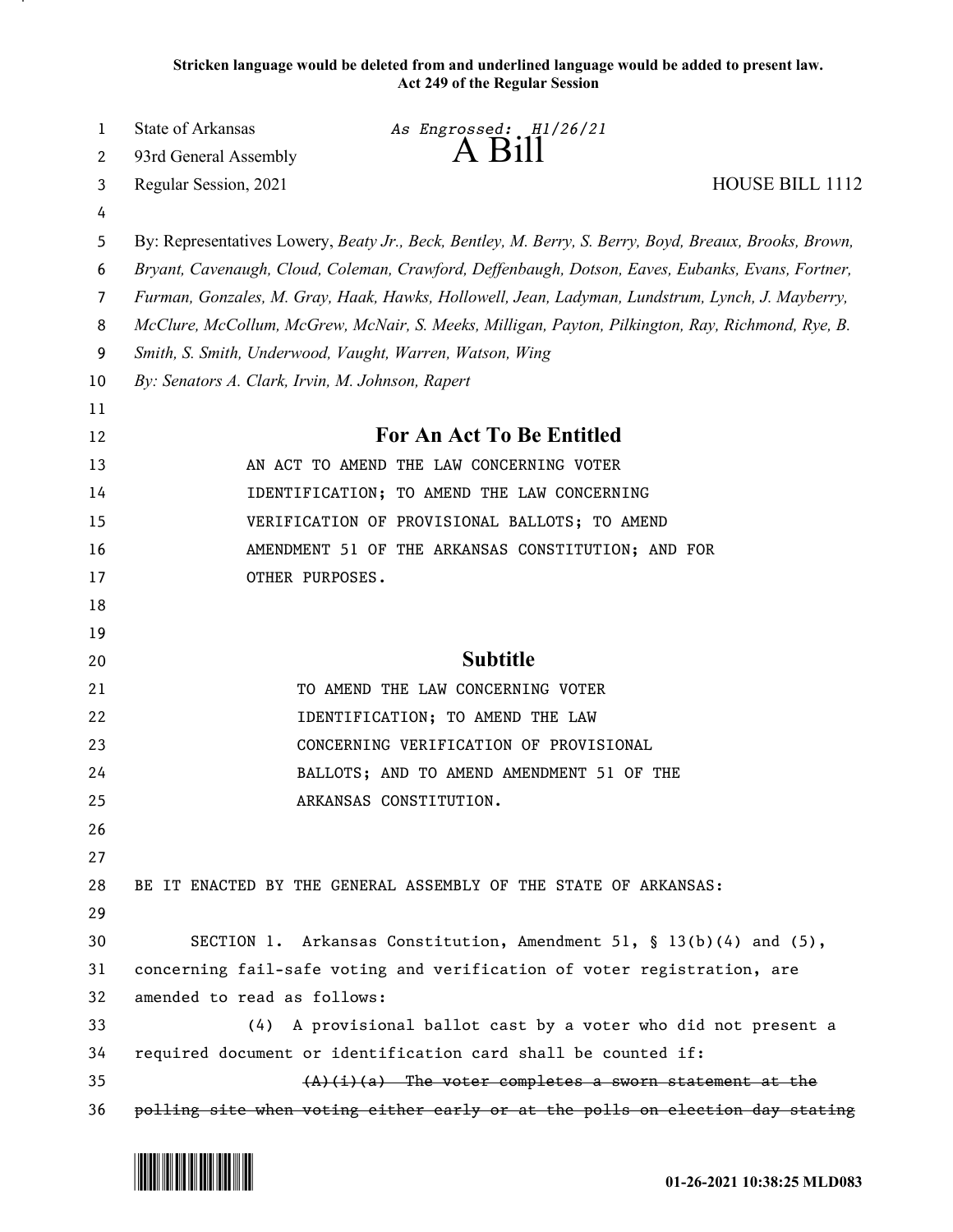As Engrossed:  $H1/26/21$  HB1112

 that the voter is registered to vote in this state and that he or she is the person registered to vote. (b) A sworn statement completed under 4 subdivision  $(b)$   $(4)$   $(4)$   $(1)$   $(a)$  of this section is not required to be notarized but the voter shall execute the sworn statement under penalty of perjury. (c) A sworn statement completed at the polling site shall be delivered to the county board of election commissioners so that 8 the provisional ballot may be counted; and 9 The county board of election commissioners does not determine that the provisional ballot is invalid and should not be counted based on other grounds; or  $\overline{(B)(i)}(A)$  The voter returns to the county board of election commissioners or the county clerk by 12:00 noon on the Monday following the election and presents a document or identification card that 15 complies with the requirements of subdivision  $(b)(1)(A)(i)$  of this section; and 17 (ii)(B) The county board of election commissioners does not determine that the provisional ballot is invalid and should not be counted based on other grounds. (5) A provisional ballot cast by an absentee voter who failed to submit with an absentee ballot documentation that complies with subdivision 22 (b)(1)(A)(ii) of this section shall be counted if: 23 (A)(i)(a) The voter completes and returns the sworn statement portion of the absentee ballot form stating that the voter is registered to vote in this state and that he or she is the person registered to vote. (b) A sworn statement returned under 28 subdivision (b)(5)(A)(i)(a) of this section is not required to be notarized 29 but the voter shall execute the sworn statement under penalty of perjury; and (ii) The county board of election commissioners does not determine that the provisional ballot is invalid and should not be counted based on other grounds; or  $(B)$ (i)(A) The voter returns to the county board of election commissioners or the county clerk by 12:00 noon on the Monday following the election and presents a copy of a document or identification 36 card that complies with the requirements of subdivision  $(b)(1)(A)(i)$  of this

01-26-2021 10:38:25 MLD083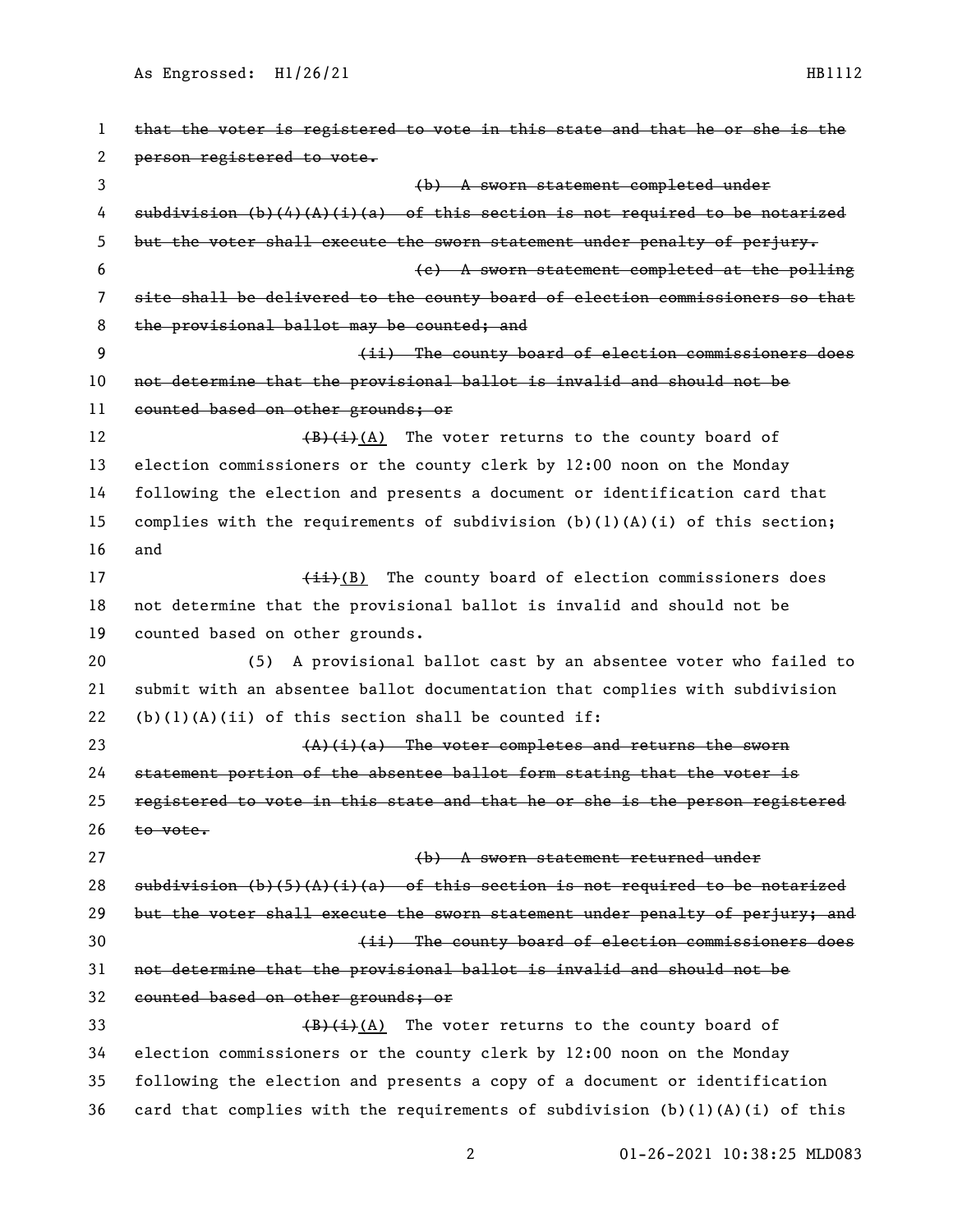section; and 2 (ii)(B) The county board of election commissioners does not determine that the provisional ballot is invalid and should not be counted based on other grounds. SECTION 2. Arkansas Constitution, Amendment 51, § 13(b)(7), concerning fail-safe voting and verification of voter registration, is amended to read as follows: (7) The State Board of Election Commissioners shall promulgate 10 rules necessary to implement subsection (b) of this section, including without limitation the preparation of a sworn statement to be used by voters who cast a provisional ballot under subsection (b) of this section. SECTION 3. Arkansas Code § 7-5-308(b)(4)-(10), concerning provisional ballot procedures, is amended to read as follows:  $(4)(A)$  The poll worker shall inform the voter that the voter may complete a sworn statement stating that the voter is registered to vote in 18 this state and that he or she is the person who is registered to vote. (B) A sworn statement completed under subdivision  $(\frac{1}{2})$  (4)(4) of this section is not required to be notarized, but the voter shall execute the sworn statement under penalty of perjury. 22 (G) The sworn statement under subdivision (b)(4)(A) of 23 this section shall be delivered to the county board of election commissioners 24 so that the provisional ballot may be counted under subsection  $(f)$  of this section;  $(4)$  Unless a provisional ballot is cast using a ballot marking device, the poll worker shall initial the back of the provisional ballot, remove the provisional ballot stub from the provisional ballot, and place the stub in the stub box provided;  $(6)(5)$  The voter shall mark his or her provisional ballot;  $(7)(6)$  The voter shall place the voted provisional ballot in a provisional ballot secrecy envelope marked "provisional ballot" and seal the envelope;  $(8)(7)$  The voter shall place the sealed provisional ballot envelope containing the voted provisional ballot in a voter envelope, seal the envelope, and give it to the poll worker;

01-26-2021 10:38:25 MLD083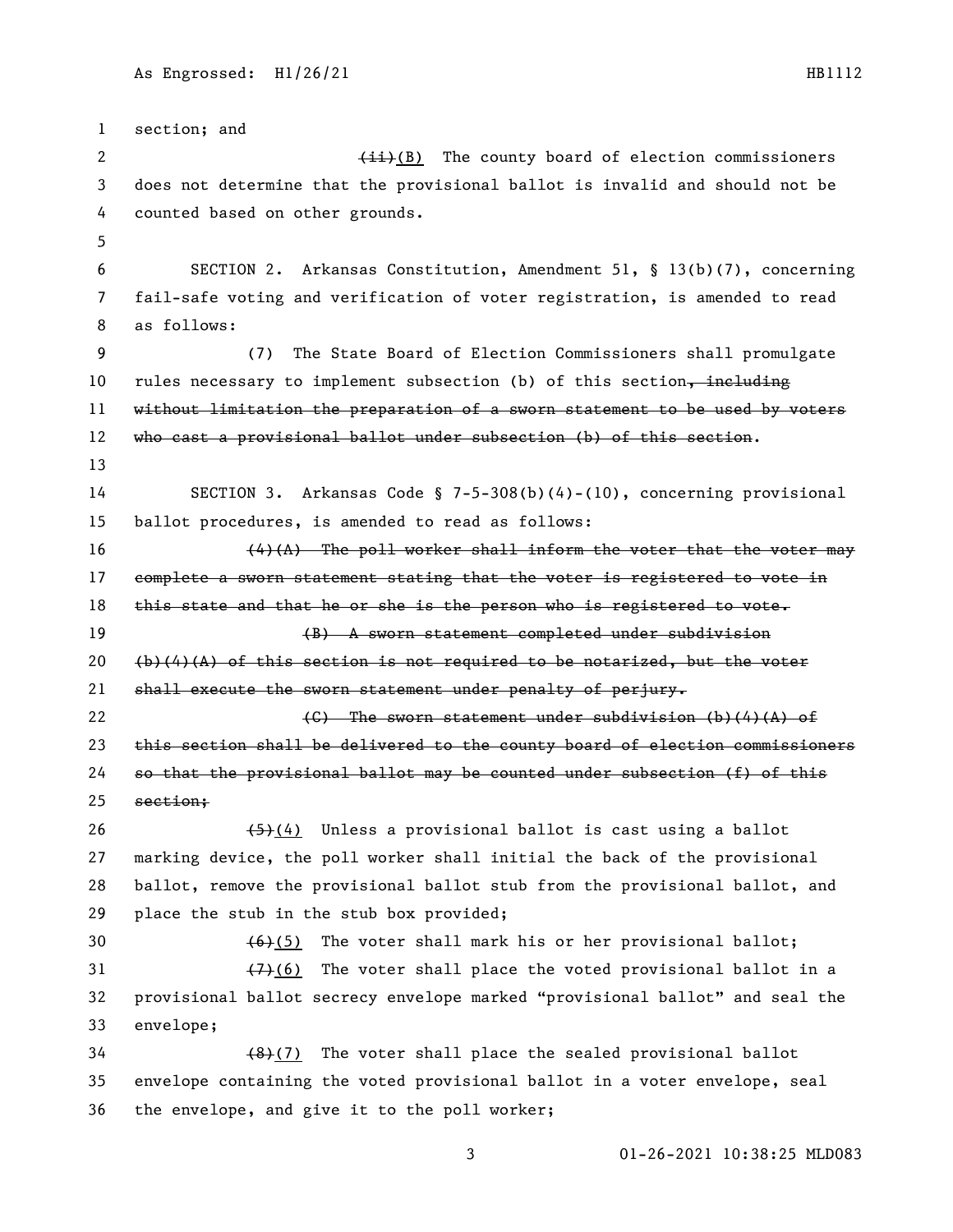$(9)(8)$  The poll worker shall provide the voter written information instructing him or her on how to determine whether his or her provisional ballot was counted, and if not, the reason the ballot was not counted; and (10)(9) The poll worker shall make a separate list of the names and addresses of all persons voting a provisional ballot under this subsection, and each person voting a provisional ballot shall sign his or her name to this list. SECTION 4. Arkansas Code § 7-5-308(f), concerning provisional ballot procedures, is amended to read as follows: 12 (f) Unless enjoined by a court of competent with jurisdiction, a provisional ballot under subsection (b) of this section shall be counted if: (1)(A) The voter completes a sworn statement at the polling site 15 when voting either early or at the polls on election day stating that the voter is registered to vote in this state and that he or she is the person 17 registered to vote; and (B) The county board of election commissioners does not determine that the provisional ballot is invalid and should not be counted based on other grounds; or  $\left(2\right)(A)(1)$  The voter returns to the county board of election commissioners or the county clerk by 12:00 noon on the Monday following the election and presents a document or identification card that complies with the requirements of Arkansas Constitution, Amendment 51, § 13; and  $(B)+(2)$  The county board of election commissioners does not determine that the provisional ballot is invalid and should not be counted based on other grounds. SECTION 5. Arkansas Code § 7-5-412(b), concerning the marking, return, and delivery of mailed absentee ballots, is amended to read as follows: (b) $\{1\}$  A voter who desires to cast an absentee ballot but who does not meet the identification requirements of subdivision (a)(2) of this section

 may cast his or her absentee ballot by mail, and the absentee ballot shall be considered as a provisional ballot.

 (2)(A) The voter statement accompanying the absentee ballot shall include a sworn statement portion that may be completed by the voter